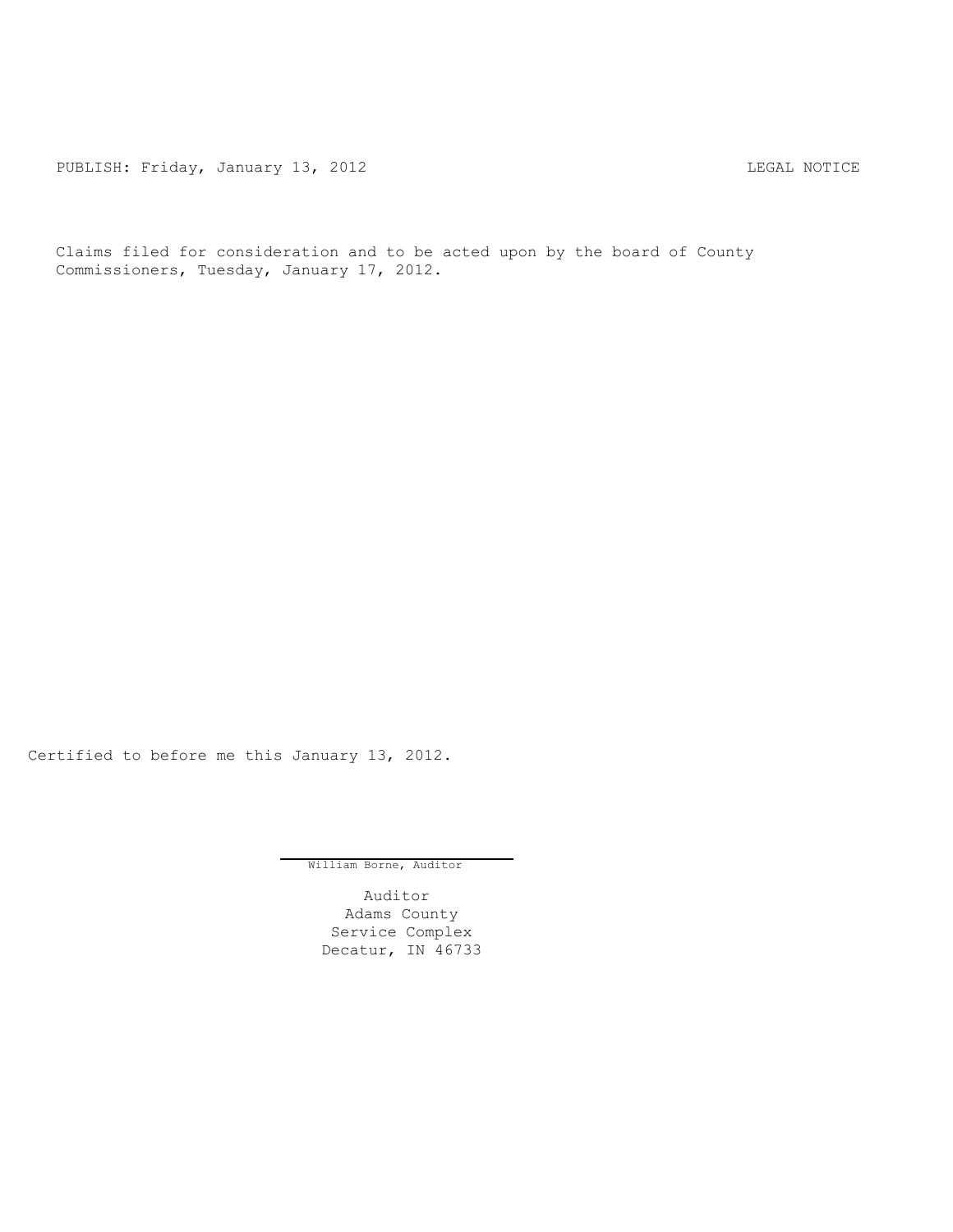

## **Claims Docket for Newspaper Adams County, Indiana**

## For Period: **12/6/2011** to **12/27/2011**

*313 W. Jefferson St. Decatur, IN 46733 (219) 724-2600*

## Date Claims to be Paid: **1/17/2012**

| <b>Vendor</b>                    | <b>Amount</b> | <b>Vendor</b>                      | <b>Amount</b> |
|----------------------------------|---------------|------------------------------------|---------------|
| <b>Adams County Auto Supply</b>  | 638.98        | Adams County Council On A          | 24,000.00     |
| Adams Memorial Hospital          | 31,444.31     | Adams County Solid Waste           | 29.75         |
| <b>Adams County Treasurer</b>    | 3,210.01      | Indiana Michigan Power             | 434.54        |
| Arnold Lumber Company            | 362.17        | Baker And Sons Plumbing &          | 60.00         |
| Beam, Longest, And Neff          | 4,764.91      | Berne Hardware Company             | 20.83         |
| Berne Tri-Weekly News            | 307.79        | Brown, Blair A.                    | 25.00         |
| Hoosier Blue Flame               | 116.00        | Brateman's                         | 328.99        |
| Butler, Fairman, & Seufer        | 133.78        | Bowers, Charles                    | 2,333.33      |
| Chet's Pest Control              | 30.00         | Cintas Location #338               | 90.86         |
| City Of Decatur                  | 4,979.44      | Decatur True Value                 | 53.04         |
| <b>Complete Printing Service</b> | 1,034.00      | Courtesy Ford, Inc.                | 103.39        |
| Decatur Daily Democrat           | 235.00        | Stimpson, Richard P.               | 275.00        |
| Kiess, Duane A.                  | 50.00         | Burkhart, Gary                     | 122.37        |
| Geneva Police Department         | 44.00         | Gordon Food Service                | 6,564.87      |
| Drake, Gregory L.                | 60.00         | Haywood Printing Company           | 118.33        |
| Imaging Office Systems, I        | 1,486.30      | Ind. Assoc. Of Building O          | 40.00         |
| Indiana University               | 650.00        | Janitors Supply Company            | 125.20        |
| K-Mart                           | 89.38         | Werich, Kelly                      | 297.02        |
| Lehman Feed Mill                 | 47.00         | Marcus J. Ripley                   | 150.00        |
| Gresla, Mark S. Md               | 420.25        | Meshberger Brothers Stone          | 25,506.88     |
| Moser Motor Sales, Inc.          | 7.80          | Nipsco                             | 6,496.74      |
| McIntosh, Rhonda L.              | 34.69         | Thompson, Roger                    | 60.00         |
| Smitley, Ronnie L.               | 50.00         | Shell Fleet Plus                   | 57.95         |
| Sherwin-Williams                 | 582.00        | <b>Shifferly Dodge</b>             | 169.10        |
| Sport Form                       | 374.00        | Baumann, Steve                     | 50.00         |
| Steven R. Jenkins Company        | 47.99         | <b>Stone-Street Quarries</b>       | 793.54        |
| Smith, Teryl R.                  | 13.50         | Print Shop                         | 2,577.09      |
| Barkey, Timothy L.               | 10.02         | Top Supply Company                 | 126.11        |
| Town Of Monroe                   | 160.00        | U.S. Postmaster                    | 88.00         |
| Wal-Mart / GEMB                  | 252.91        | West Payment Center                | 460.95        |
| Witham Toxicology Laboratory     | 1,452.00      | National Serv-All #091             | 135.96        |
| CenturyLink                      | 265.80        | Town Of Geneva                     | 340.00        |
| Paul Norr                        | 41.60         | Purdue University                  | 80.08         |
| Municipal Electronics            | 35.00         | Association Of Prosecutin          | 1,250.00      |
| Nowak Supply Company, Inc        | 253.60        | Indiana Assoc. Of Co. Com          | 950.00        |
| <b>B</b> Secure Alarm Systems    | 372.00        | Bixler Insurance, Inc.             | 725.00        |
| Hi-Way Service, Inc.             | 778.78        | Don Myers Plumbing                 | 573.40        |
| Boyce Forms - Systems            | 252.84        | Phyllis Hebble                     | 275.00        |
| Jackson Oil & Solvents, I        | 62.25         | Bob's Locksmith Shop               | 7.00          |
| James H. Drew Corporation        | 1,946.25      | Chad W. Sprunger                   | 1,310.73      |
| Zurcher Tire, Inc.               | 152.89        | Tom Magnan/Special Needs           | 33.41         |
| Kristina Buckner                 | 20.24         | <b>Charles Tooley</b>              | 60.00         |
| Donald Kuhn                      |               |                                    |               |
|                                  | 21.00         | Benicomp, Inc                      | 219,311.12    |
| Emil W. Meyer                    | 60.00         | <b>High End Concepts</b>           | 176.42        |
| Harvest Land Co-op               | 13,602.09     | Koorsen Fire and Security, Inc.    | 166.15        |
| Wal-Mart                         | 57.23         | Adams County Truck Repair          | 101.59        |
| Advanced Imaging Solutions, Inc. | 31.65         | Impac                              | 233.50        |
| Treasurer, State of Indiana      | 2,801.00      | <b>ERS Wireless Communications</b> | 1,703.45      |